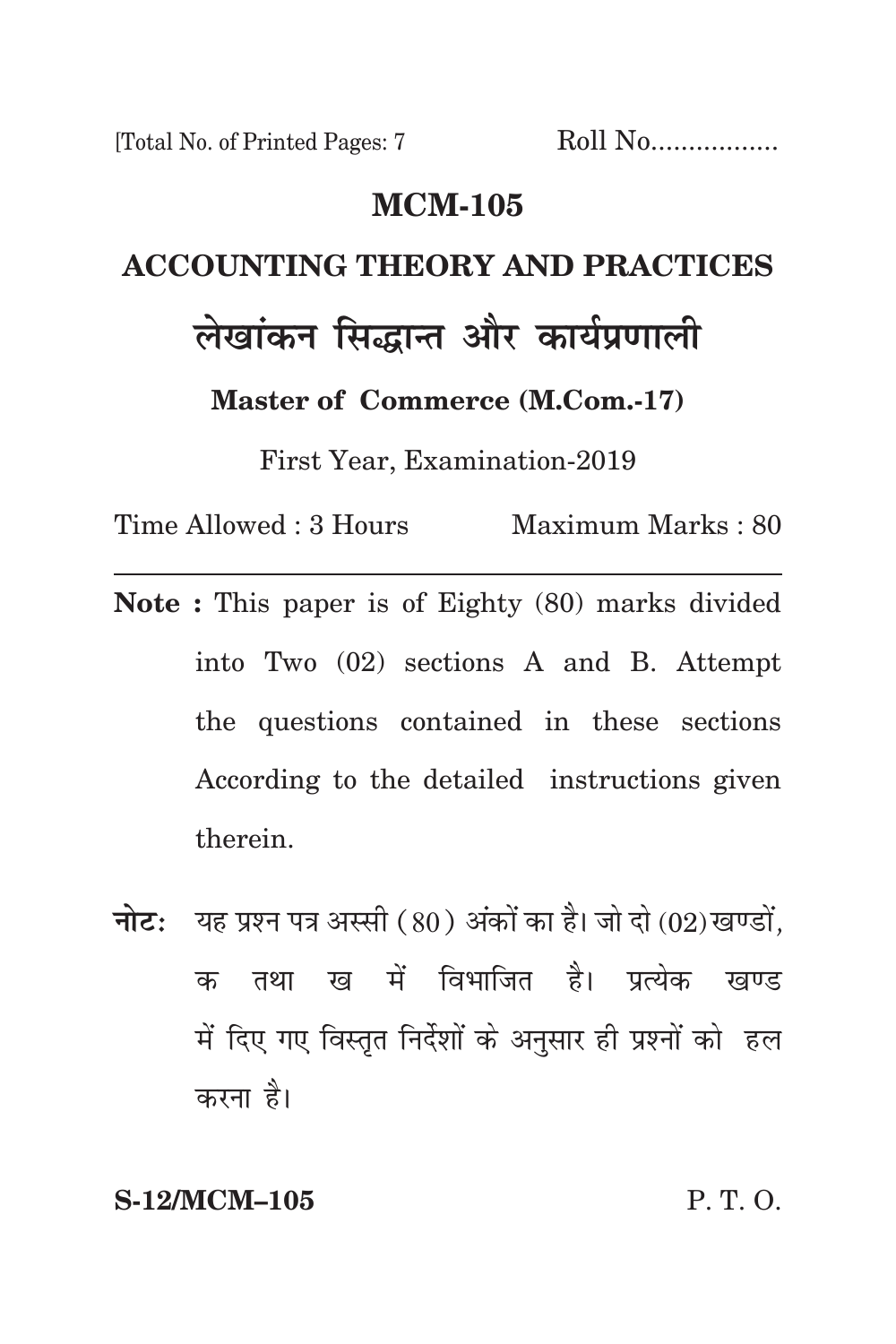### Section-A/<u>खण्ड-</u>'क'

(Long Answer type Questions/दीर्घ उत्तरीय प्रश्न)

- Note: Section-'A' contains Five (05) long answer type questions of Fifteen (15) marks each. Learners are required to answer any three (03) questions only.  $(3 \times 15 = 45)$
- नोट: खण्ड-'क' में पाँच (05) दीर्घ उत्तरों वाले प्रश्न दिए गए हैं. प्रत्येक प्रश्न के लिए पन्द्रह (15) अंक निर्धारित हैं शिक्षार्थियों को इनमें से केवल तीन (03) प्रश्नों के उत्तर देने हैं।
- 1. What are fundamentals accounting principles? Describe the fundamentals accounting principles.

लेखांकन के आधार भूत सिद्धान्त क्या है? लेखांकन के आधार भूत सिद्धान्तों का वर्णन कीजिए।

**S-12/MCM-105** 2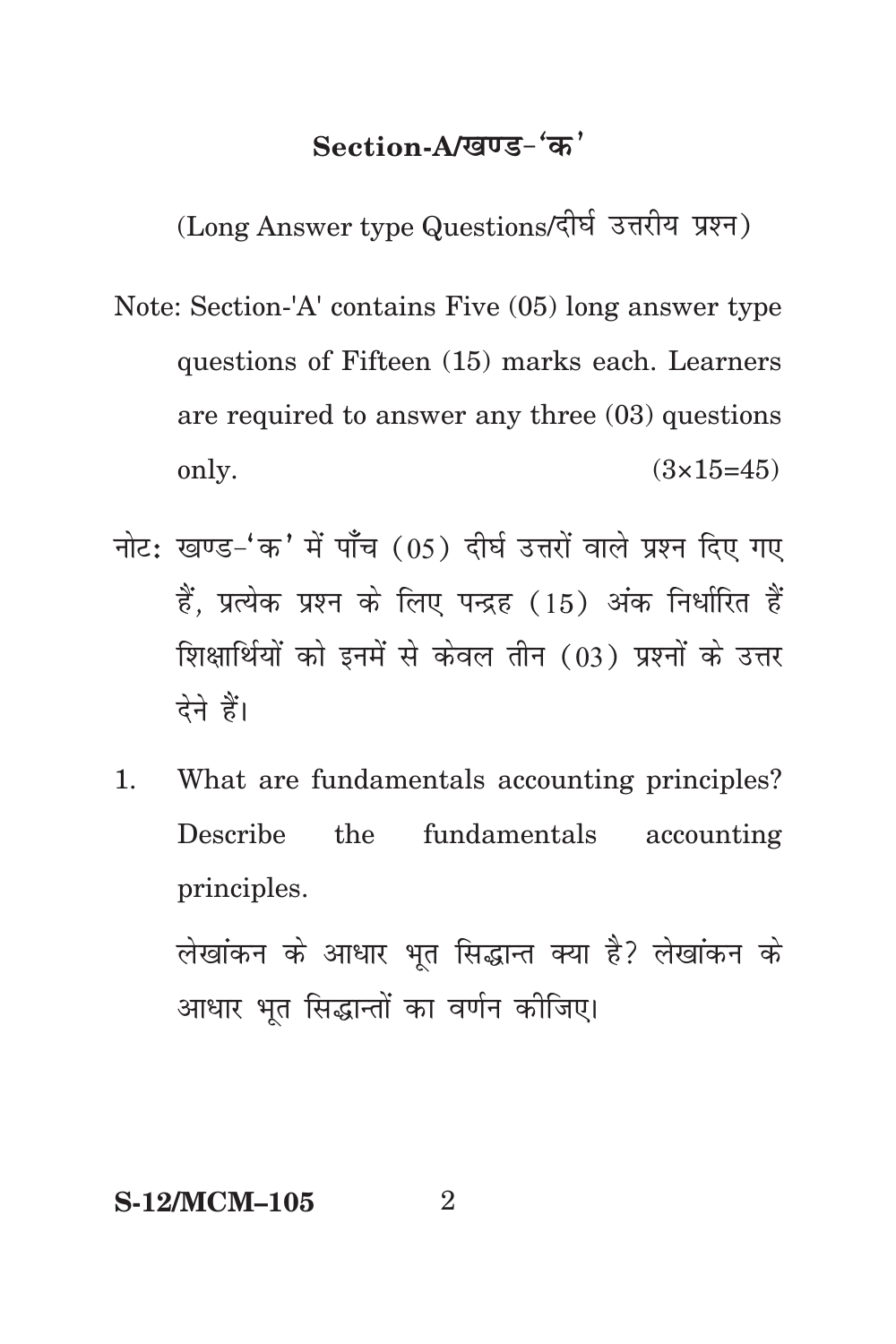Define accounting system. "Accounting systems 2. have to be in tune with the economic and social environment." Discuss.

लेखा प्रणाली को परिभाषित कीजिए। ''लेखा प्रणालियों को आर्थिक और सामाजिक वातावरण के अनुरूप होना चाहिए।" चर्चा कीजिए।

 $3.$ Explain the recent developments in the field of financial accounting and reporting.

वित्तीय लेखांकन और रिपोर्टिंग के क्षेत्र में हुए नवीनतम विकास की व्याख्या कोजिए।

Explain the purpose underlying the issue of an  $\mathbf{4}$ . accounting standard. Whether it is mandatory for companies to follow the accounting standards in India?

लेखा मानक के मुद्दे पर अंतर्निहित उद्देश्य की व्याख्या कीजिए। क्या कंपनियों के लिए भारत में लेखांकन मानकों का पालन करना अनिवार्य है?

#### S-12/MCM-105  $P, T, O.$  $\mathcal{S}$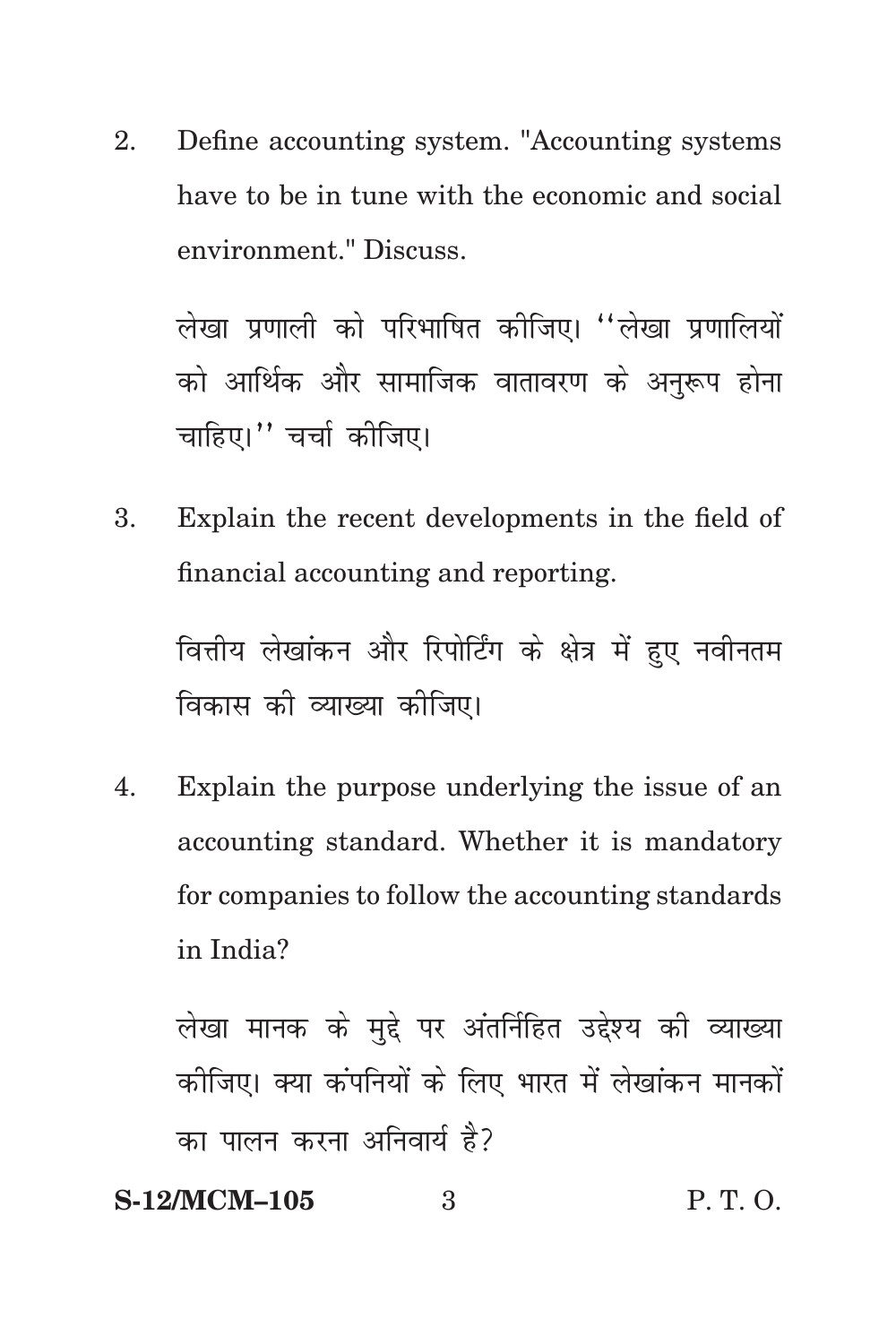5. What is meant by IFRS? What challenges does India face in the implementation of IFRS?

आई एफ आर एस से क्या आशय हैं? आई एफ आर एस के क्रियान्वयन में भारत के समक्ष क्या चनौत्तियाँ है?

#### Section-B/*खण्ड-ख*

(Short answer type questions/ लघु उत्तरीय प्रश्न)

Note: Section -'B' contains Eight (08) short answer type questions of Seven (07) marks each. Learners are required to Answer any Five (05) questions only.  $(5 \times 7 = 35)$ 

नोट: खण्ड-'ख' में आठ  $(08)$  लघु उत्तरीय प्रश्न दिए गए हैं। प्रत्येक प्रश्न के लिए सात (07) अंक निर्धारित हैं। शिक्षार्थियों को इनमें से केवल पाँच (05) प्रश्नों के उत्तर देने हैं।

#### **S-12/MCM–105** 4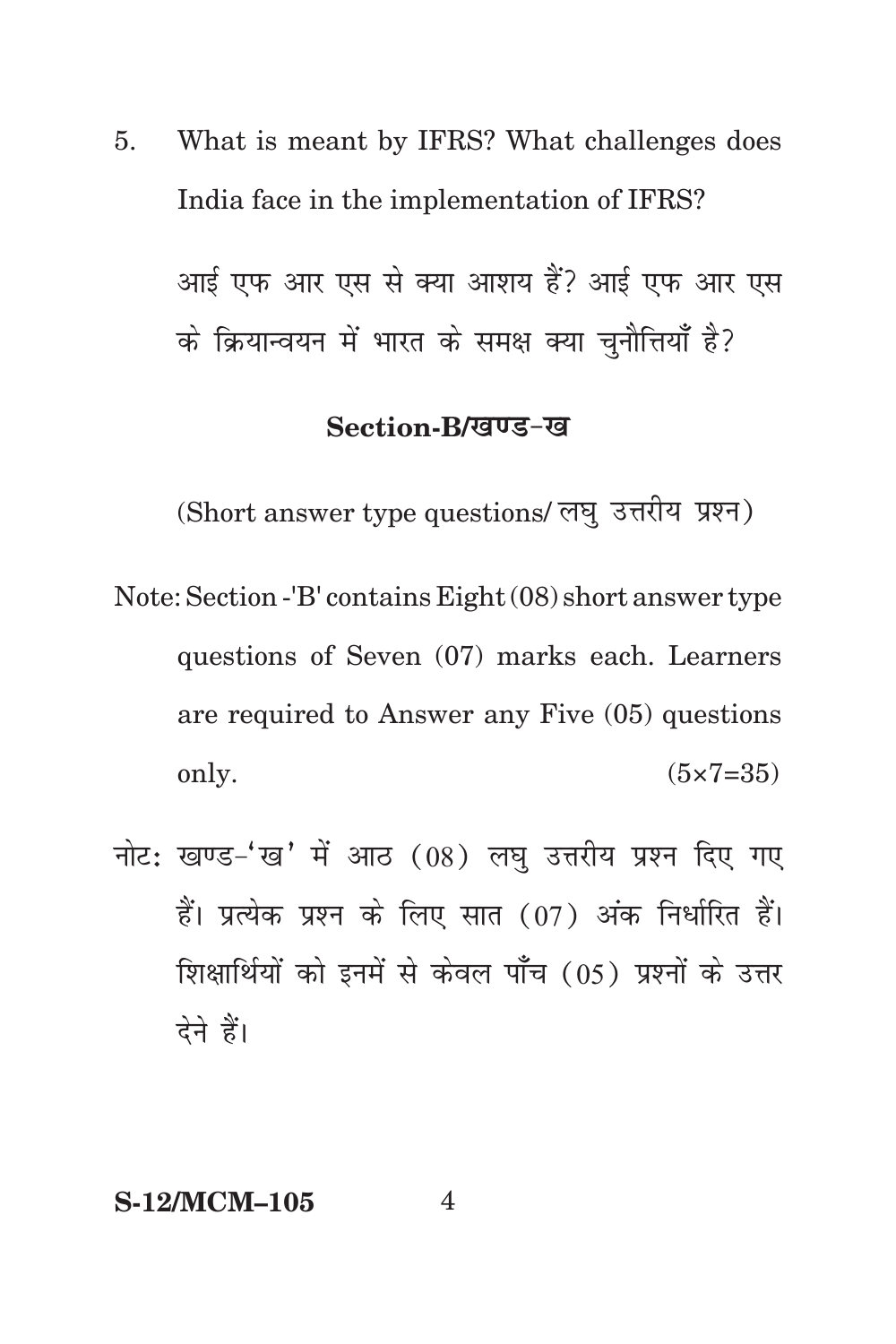1. Explain the nature and scope of Accounting.

लेखांकन की प्रकृति और कार्यक्षेत्र की व्याख्या कोजिए।

2. Explain the issues in setting accounting standards.

लेखांकन मानकों की स्थापना में निहित मुद्दों की व्याख्या कोजिए।

3. Discuss the need for 'Behavioural theories', in accounting.

लेखांकन में 'व्यवहार सिद्धांतों, की आवश्यकता की व्याख्या कोजिए।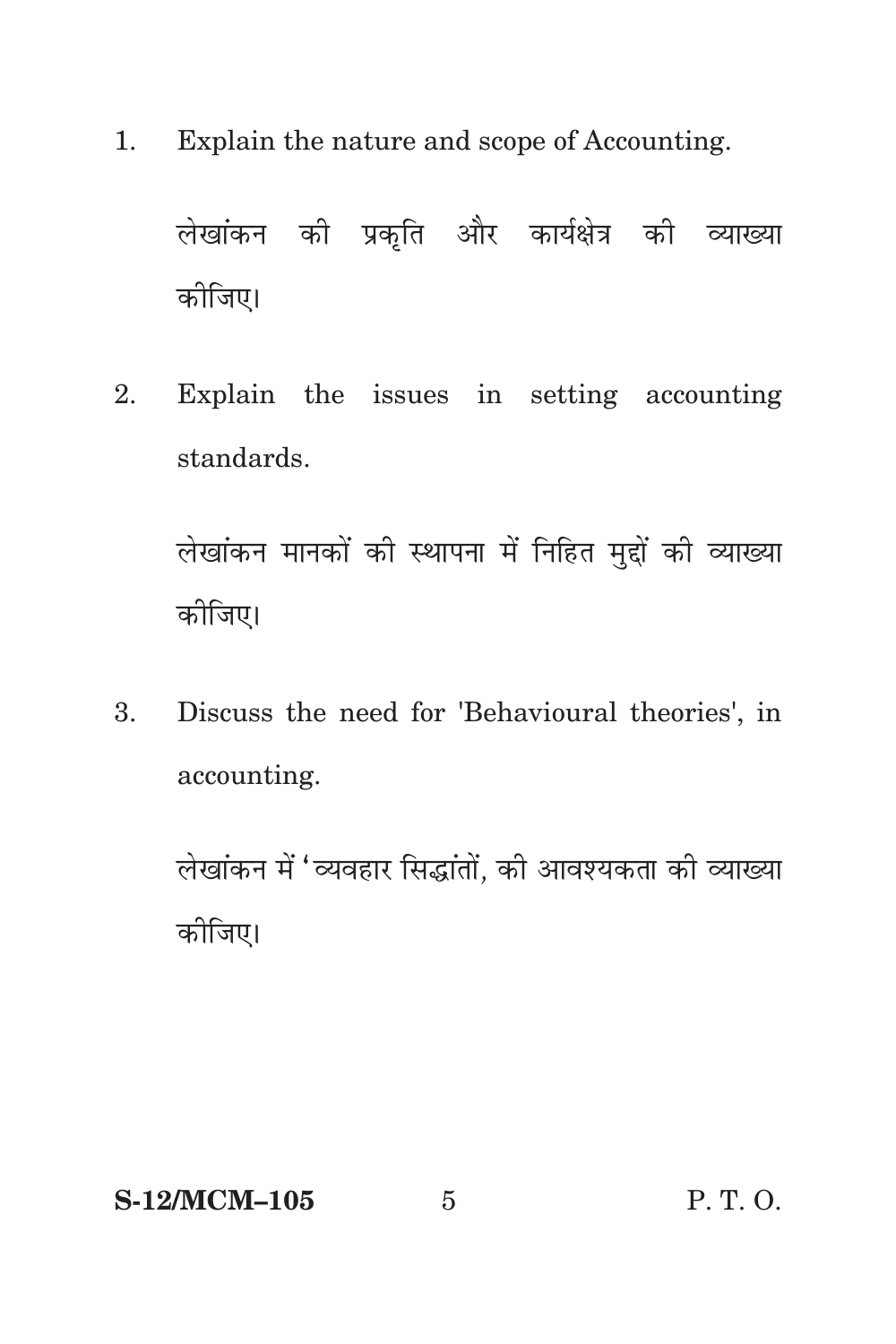- **International Financial Reporting Standards.** 4. अन्तर्राष्टीय वित्तीय रिपोर्टिंग मानक।
- What are the problems associated with the 5. enforcement of International standards? अंतर्राष्टीय मानकों के प्रवर्तन से सम्बन्धित समस्याएं क्या ੜ੍ਹੇ?
- Financial reporting for group of companies.  $6<sup>1</sup>$

कंपनियों के समृह के लिए वित्तीय रिपोर्टिंग से आशय।

7. Why is corporate financial disclosure is so important? Explain.

कॉर्पोरेट वत्तीय प्रकटीकरण इतना महत्त्वपूर्ण क्यों है? व्याख्या कीजिए।

#### **S-12/MCM-105**